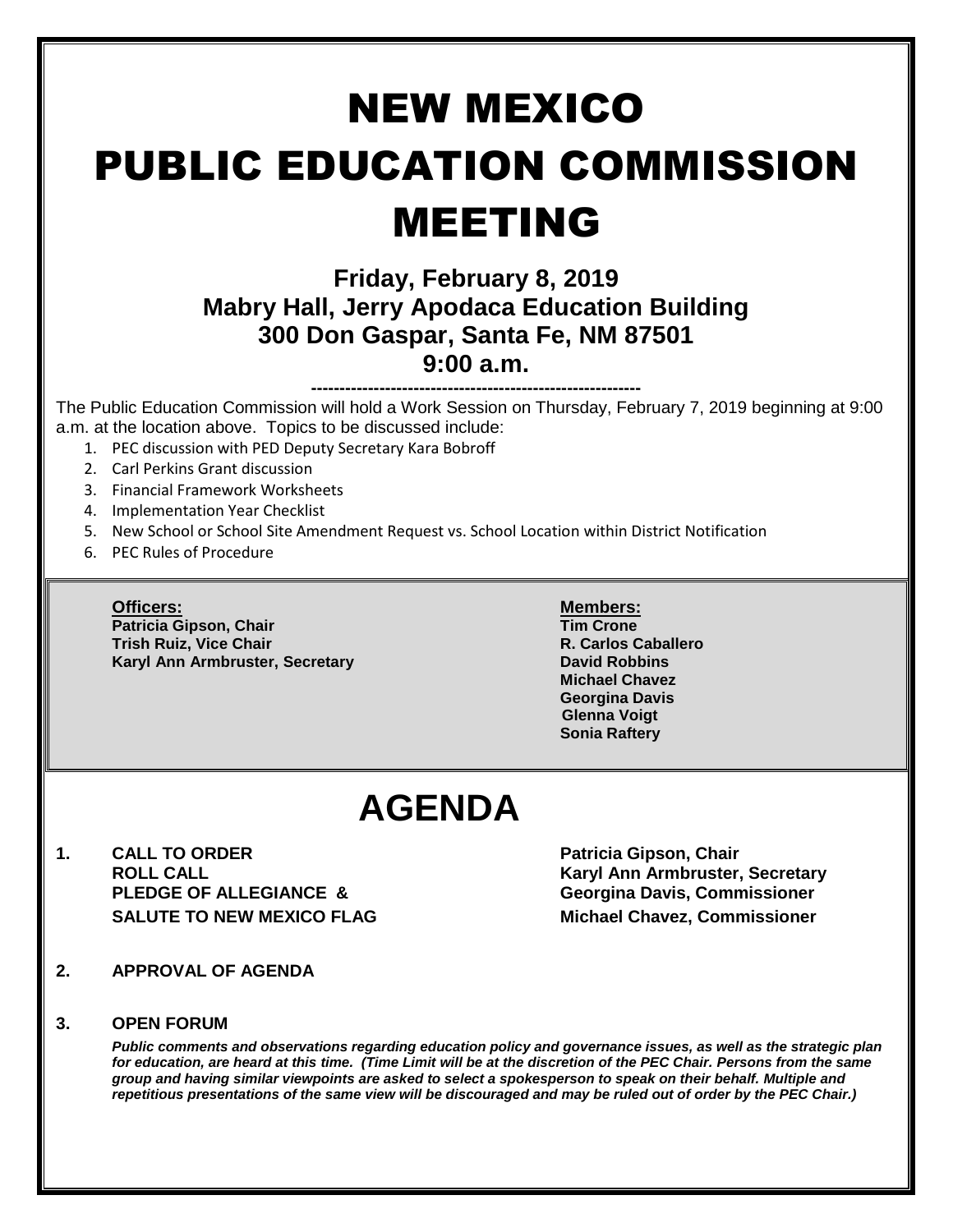#### **4. CONSENT AGENDA**

- A. Approval of PEC Minutes and Transcripts
	- 1) Approval of the Minutes for the PEC Work Session on January 10, 2019
	- 2) Approval of Transcript for January 11, 2019 PEC Meeting
	- 3) Approval of Summary Minutes For January 11, 2019 PEC Meeting
- B. Change Notifications Governing Board
	- 1) Albuquerque School of Excellence
	- 2) J Paul Taylor Academy
	- 3) La Promesa Early Learning Center
	- 4) New Mexico Connections Academy
	- 5) Sandoval Academy of Bilingual Education
- C. Change Notifications Head Administrator
	- 1) La Tierra Montessori
- D. Change Notifications Charter School Representative
	- 1) Southwest Secondary Learning Center

#### **5. DISCUSSION AND POSSIBLE ACTION ON THE PERKINS GRANT REPORT**

#### **6. REPORT FROM OPTIONS FOR PARENTS & THE CHARTER SCHOOL DIVISION—DISCUSSION AND POSSIBLE ACTIONS**

- A. Charter School Division Update
- B. Update on revised Corrective Action Plans for Alma d'Arte
- C. Governing Board Concerns
	- 1) Sandoval Academy of Bilingual Education
- D. Update on closures
- **7. DISCUSSION AND POSSIBLE ACTION ON THE IMPLEMENTATION CHECKLIST**
- **8. DISCUSSION AND POSSIBLE ACTION ON THE PEC FINANCIAL FRAMEWORK FOR CHARTER SCHOOLS**
- **9. DISCUSSION AND POSSIBLE ACTION ON PEC RULES OF PROCEDURE**
- **10. DISCUSSION AND POSSIBLE ACTION ON PEC LEGISLATIVE BILLS AND STRATEGY**

#### **11. REPORT FROM THE CHAIR**

- A. PEC Liaison List
- B. Update from Public Charter Schools of NM
- C. Update from New Mexico School Board Association

#### **12. PEC COMMENTS**

**13. EXECUTIVE SESSION: Pursuant to NMSA § 10-15-1(H)(7) DISCUSSION SUBJECT TO ATTORNEY-CLIENT PRIVILEGE PERTAINING TO THREATENED OR PENDING LITIGATION IN WHICH THE PUBLIC BODY IS OR MAY BECOME A PARTICIPANT, SPECIFICALLY AN ADMINISTRATIVE APPEAL PURSUANT TO THE CHARTER SCHOOL ACT OF LA ACADEMIA DE DOLORES HUERTA**

#### **14. ADJOURN**

*The PEC attempts to follow the order of items as listed; however, the order of specific items may vary from the printed Agenda. Individuals with disabilities who need any form of auxiliary aid to attend or participate in this meeting, please contact the Public Education Commission Liaison at (505) 827-6661 by February 1, 2019. Upon request public documents will be provided in the accessible form necessary to the individual requesting the particular auxiliary aid.*